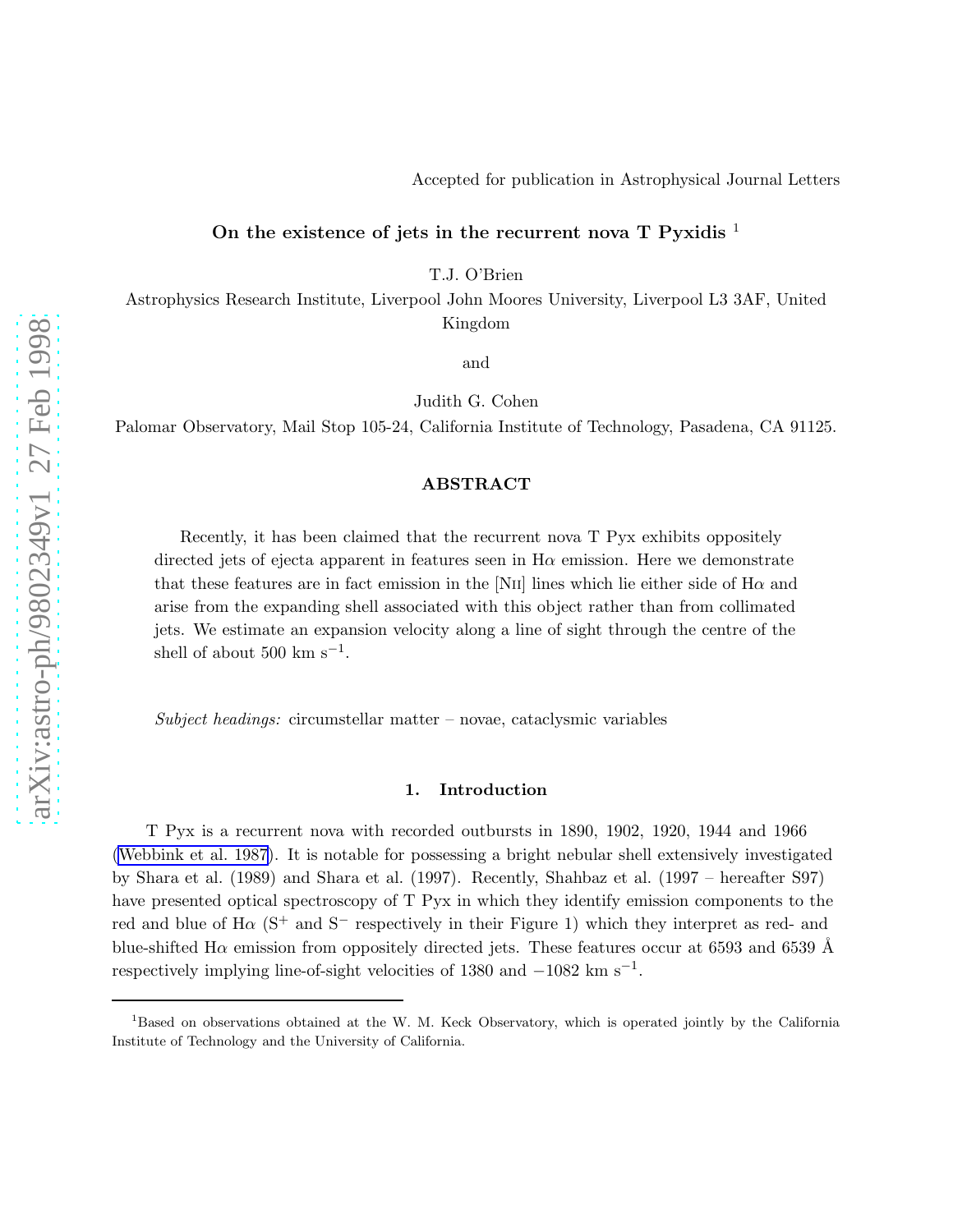### 2. Observations and discussion

On the night of November 21-22 1997 we obtained several spectra of T Pyx with LRIS (the Low Resolution Imaging Spectrograph, Oke et al. 1995) on the Keck II telescope on Hawaii. Two 400 second exposures were made at slit position angles of  $30^{\circ}$  and  $120^{\circ}$ . The 600 grooves mm<sup>-1</sup> grating was used with a slit width of 1.5 arcsec matching the seeing. The pixel scale was 0.2 arcsec and the spectral resolution 8.8 Å.

Figure 1 shows a greyscale representation of the 2-dimensional spectrum from position angle  $30^{\circ}$  clearly revealing the presence of an expanding shell emitting in [NII] and H $\alpha$  with signal to noise ranging from 10 to 70. The spectrum from position angle 120<sup>°</sup> is similar although because the shell is not spherically symmetric (see Shara et al. 1997) there are detailed differences. In order to relate these data to the spectra presented by S97, Figure 1 also includes the spectrum obtained by summing along the slit. Although the spectral resolution is lower than that of S97 it is still obvious that their features  $S^+$  and  $S^-$  are in fact, respectively, the red-shifted component of [NII] 6583 and the blue-shifted component of [NII] 6548.

Further to this, by extracting the stellar continuum from our 2D spectrum using Horne's optimal extraction method available in the software package Figaro, and then subtracting this from the total spectrum shown in Figure 1, we obtain a reasonable approximation to the shell-only summed spectrum – see Figure 2. In this spectrum we have indicated the rest wavelengths of  $H\alpha$  and the two [NII] lines together with the positions of the blue- and red-shifted components arising from the front and back of a shell expanding at a velocity of 530 km s−<sup>1</sup> . It is worth noting that the component at about 6573 Å (arising from a combination of blue-shifted [NII] 6583 and red-shifted H $\alpha$ ) is clearly visible in the spectrum in Figure 1 of S97, whilst the 6555 Å component (from red-shifted [NII] 6548 and blue-shifted  $H\alpha$ ) is blended into the blue wing of  $H\alpha$  in their Figure 1. It is difficult to estimate the expansion velocity from these spectra. Apart from the problems of contamination between  $H\alpha$  and [NII], the shell is clumpy and incomplete. The velocity of 530 km s<sup>-1</sup> is derived from the wavelength 6595 Å of the red-shifted [NII] 6583 line at the point where it crosses the stellar continuum. This corresponds to the expansion velocity along a line of sight through the centre of the shell and hence will be independent of slit position angle. We estimate an uncertainty of  $\pm 2$  Å on this wavelength, equivalent to  $\pm 90$  km s<sup>-1</sup>, as a result of the contamination by the stellar continuum and of the spectral resolution. A better estimate would require more kinematical data at higher resolution across the whole shell and a plausible model for its structure. Note that the summed spectrum shown in Fig. 2 peaks shortward of 6595 Å because this particular feature is dominated by emission from a bright part of the shell 2-3 arcsec below the star (see Fig. 1) which is at lower radial velocities.

In conclusion we suggest there is little evidence to support the existence of collimated jets in T Pyx. The data are however consistent with the presence of a shell expanding at about 500 km s<sup>-1</sup> and emitting more strongly in [N<sub>II</sub>] than in H $\alpha$  – this is in broad agreement with the findings of Shara et al. (1989). However, more detailed modelling of the structure of the shell and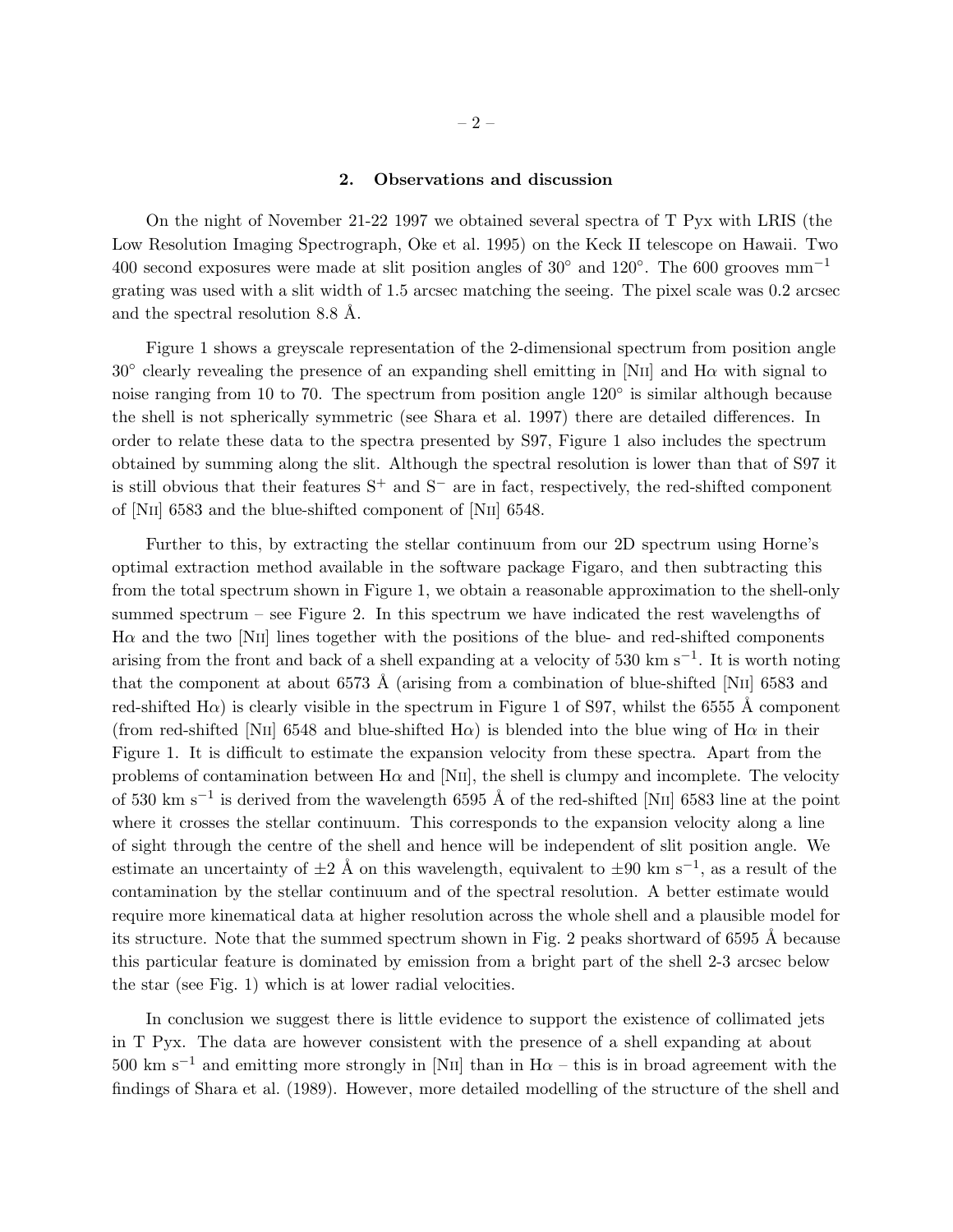further higher spectral resolution observations are required in order to reconcile this line-of-sight expansion velocity with the upper limit on the velocity in the plane of the sky of 40 km s<sup>−1</sup> derived from Hubble Space Telescope observations of the proper motion of knots in the nebular shell [\(Shara et al. 1997\)](#page-3-0).

We are grateful to M. Shara and C. Gill for useful discussions and to an anonymous referee for helpful comments on the original version of this paper. The entire Keck/LRIS user community owes a huge debt to Jerry Nelson, Gerry Smith, Bev Oke, and many other people who have worked to make the Keck Telescope and LRIS a reality. We are grateful to the W. M. Keck Foundation, and particularly its late president, Howard Keck, for the vision to fund the construction of the W. M. Keck Observatory.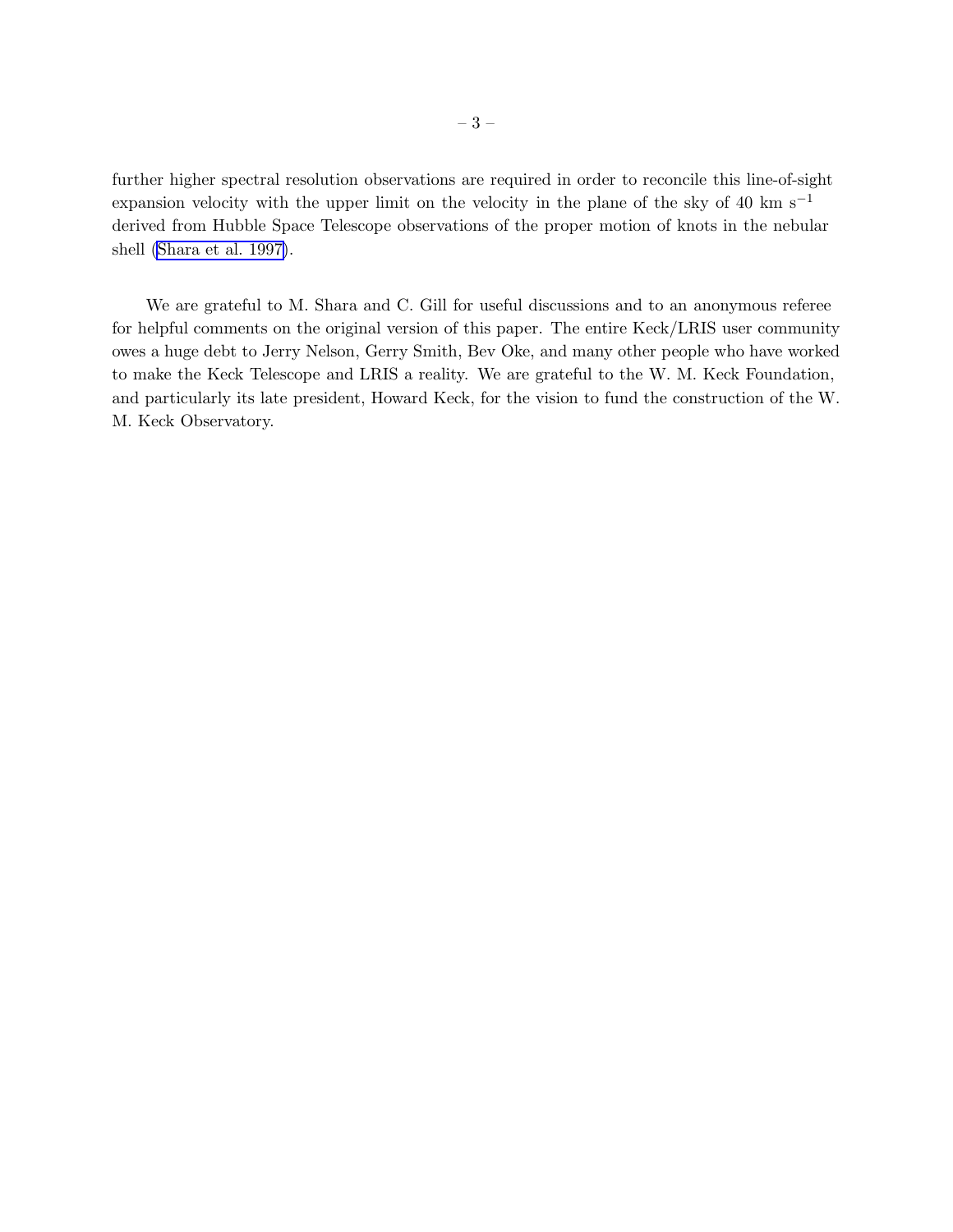# REFERENCES

- <span id="page-3-0"></span>Oke, J.B., Cohen, J.G., Carr, M., Cromer, J., Dingizian, A., Harris, F.H., Labrecque, S., Lucinio, R., Schaal, W., Epps, H., & Miller, J., 1995, PASP, 107, 375
- Shahbaz, T., Livio, M., Southwell, K. A., & Charles, P.A. 1997, ApJ, 484, L59
- Shara, M. M., Moffat, A. F. J., Williams, R. E., & Cohen, J.G. 1989, ApJ, 337, 720
- Shara, M. M., Zurek, D. R., Williams, R. E., Prialnik, D., & Gilmozzi, R. 1997, AJ, 114, 258

Webbink, R. F., Livio, M., Truran, J. W., & Orio, M. 1987, ApJ, 314, 653

This preprint was prepared with the AAS L<sup>AT</sup>EX macros v4.0.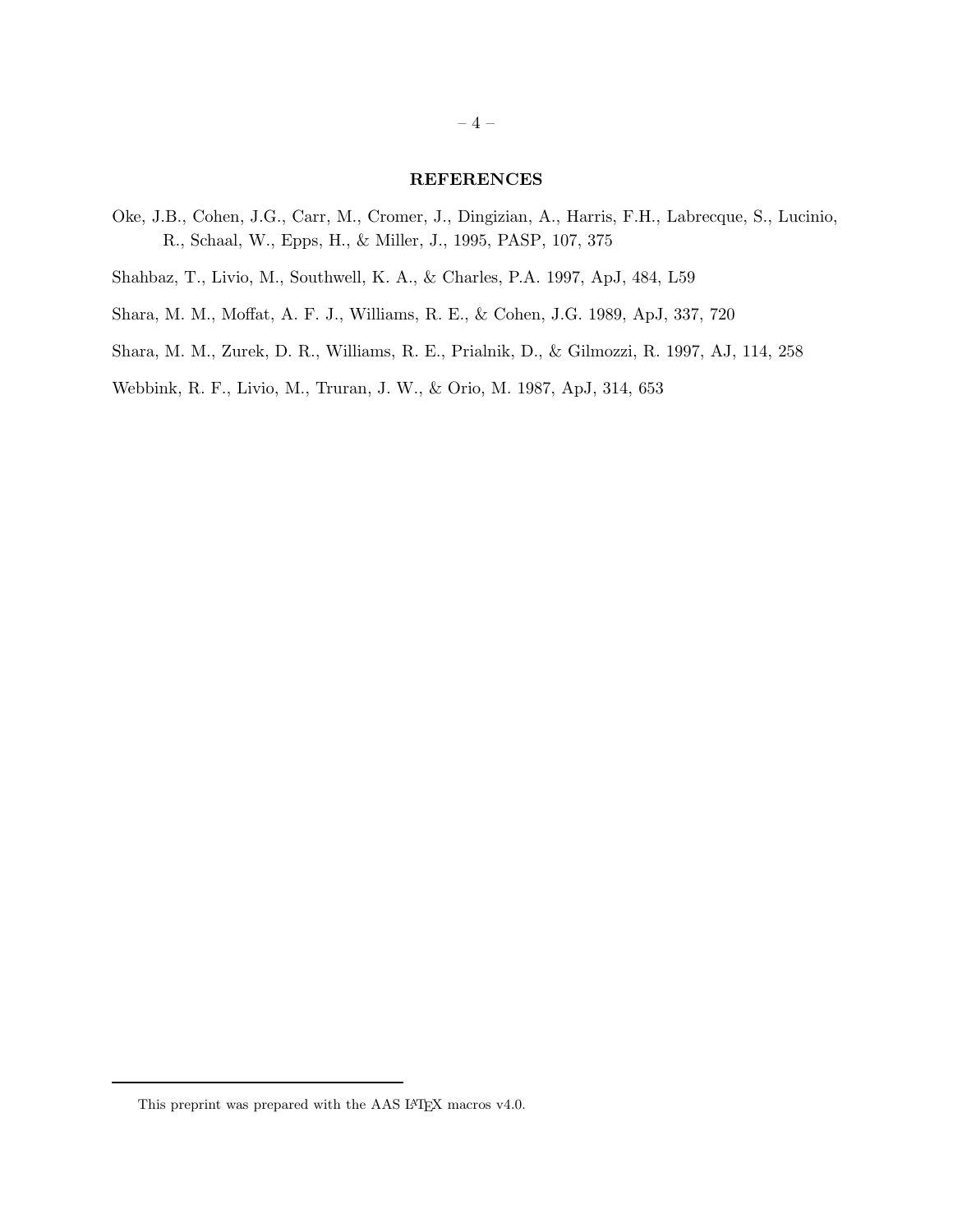

Fig. 1.— The two-dimensional spectrum of T Pyx plotted as a logarithmic grey-scale. Below it is the one-dimensional spectrum obtained by summing in the spatial direction. The features referred to by Shahbaz et al. (1997) as S<sup>+</sup> and S<sup>−</sup> are also indicated (at the wavelengths taken from their paper) as is their origin in the [NII] lines from the expanding shell.